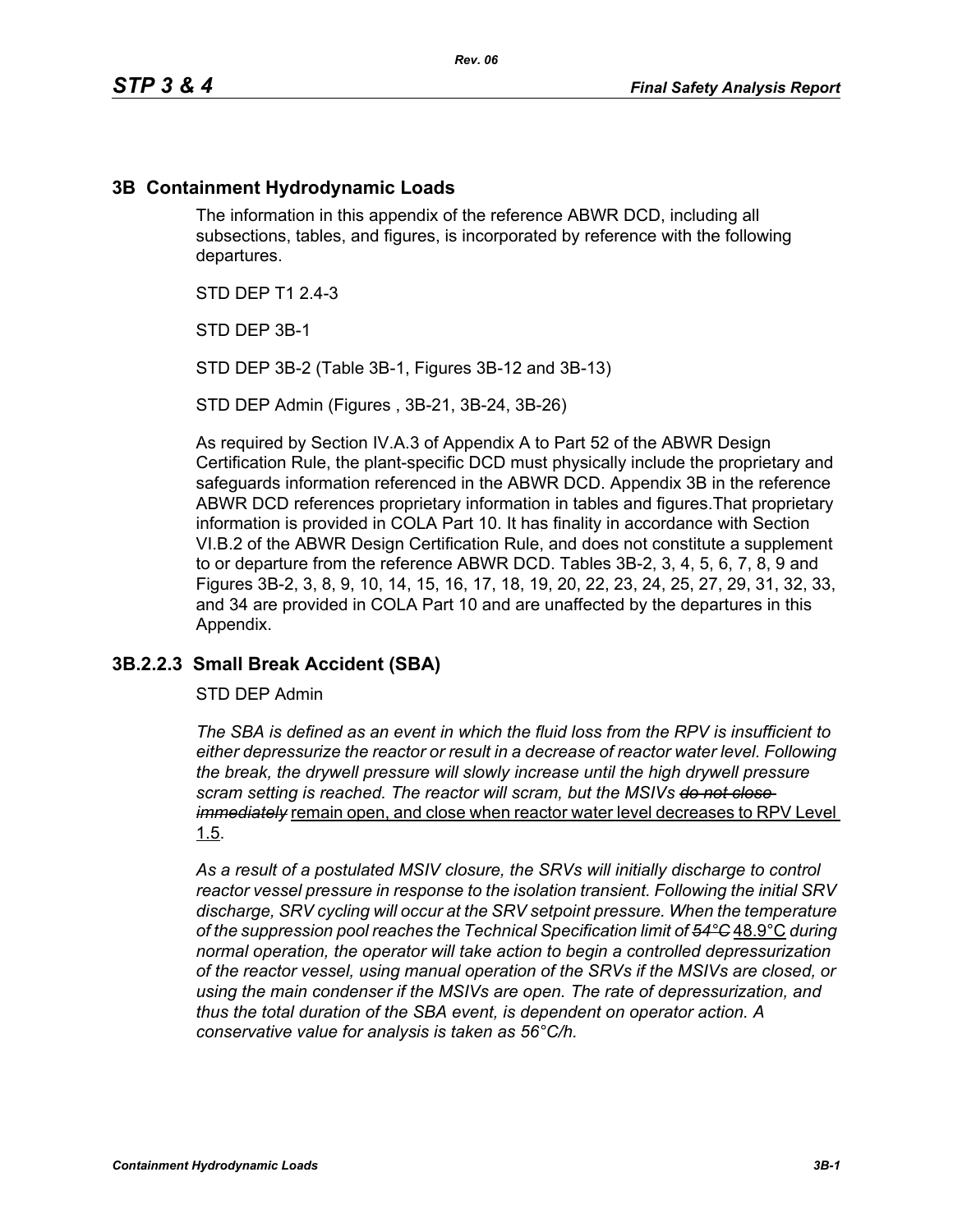# **3B.3.3 Quencher Condensation Performance**

STD DEP Admin

*Recent studies, subsequent to the issuance of NUREG-0783, conclude that steady steam flow through quencher devices (like the X-quencher) is expected to be a stable and smooth condensation process over the full range of pool temperature up to saturation. It is also concluded that the condensation loads for stem discharge* from Xquencher are *less than the loads from equivalent straight pipes.* Figure 3B-8 shows typical pressure amplitudes due to condensation of steam from X-quenchers. *These recent studies are described and discussed in Reference 3B-5.*

# **3B.4.2.1 Pool Boundary Loads**

STD DEP 3B-2

## *ABWR Pool Swell Loads*

*ABWR pool swell response calculations to quantify pool swell loads were based on a simplified, one dimensional analytical model*. The model was qualified against test data from the Pressure Suppression Test Facility (PSTF) for a 1/3- scaled Mark III pressure suppression system geometry. The methodology is similar to*, same as that reviewed and accepted by the staff (NEDE-21544P/NUREG-0808) for application to Mark II plants*. *This analytical model was qualified against Mark II full-scale test data*. *The ABWR* pressure suppression system *design* is similar to the Mark III design. The main difference is the smaller gas space above the suppression pool in the ABWR. This difference is accounted for in the analytical model for the pressure suppression system. *utilizes a confined wetwell airspace similar to that in Mark II design, but its vent system design is quite different than that in Mark II design. The ABWR vent system design utilizes horizontal vents similar to that in Mark III design. Therefore, recognizing this difference in vent system design, additional studies comparing model against Mark III horizontal vent test data were performed to assure adequacy of the model for application to ABWR.*

#### *Model Vs. Mark III Horizontal Vent Test Data*

Test data used to qualify the analytic model was taken from 1/3-scale tests for a Mark III geometry. The submergence to pool width ratio was representative of conditions in an ABWR. The GOTHIC code was used to model the Mark III tests. The model was designed to bound the test data. The test data used in the model comparison, and the modeling approach, are fully described in Reference 3B-17. *Model input/ assumptions used in predicting Mark III test data for model comparison were the same as prescribed in NEDE-21544P. Mark III horizontal vent system features were modeled in the following manner:* The major modeling assumptions were:

- *Pool swell water slug was approximated by a consistent thickness equal to top vent submergence*
- The wetwell is represented by a subdivided one-dimensional model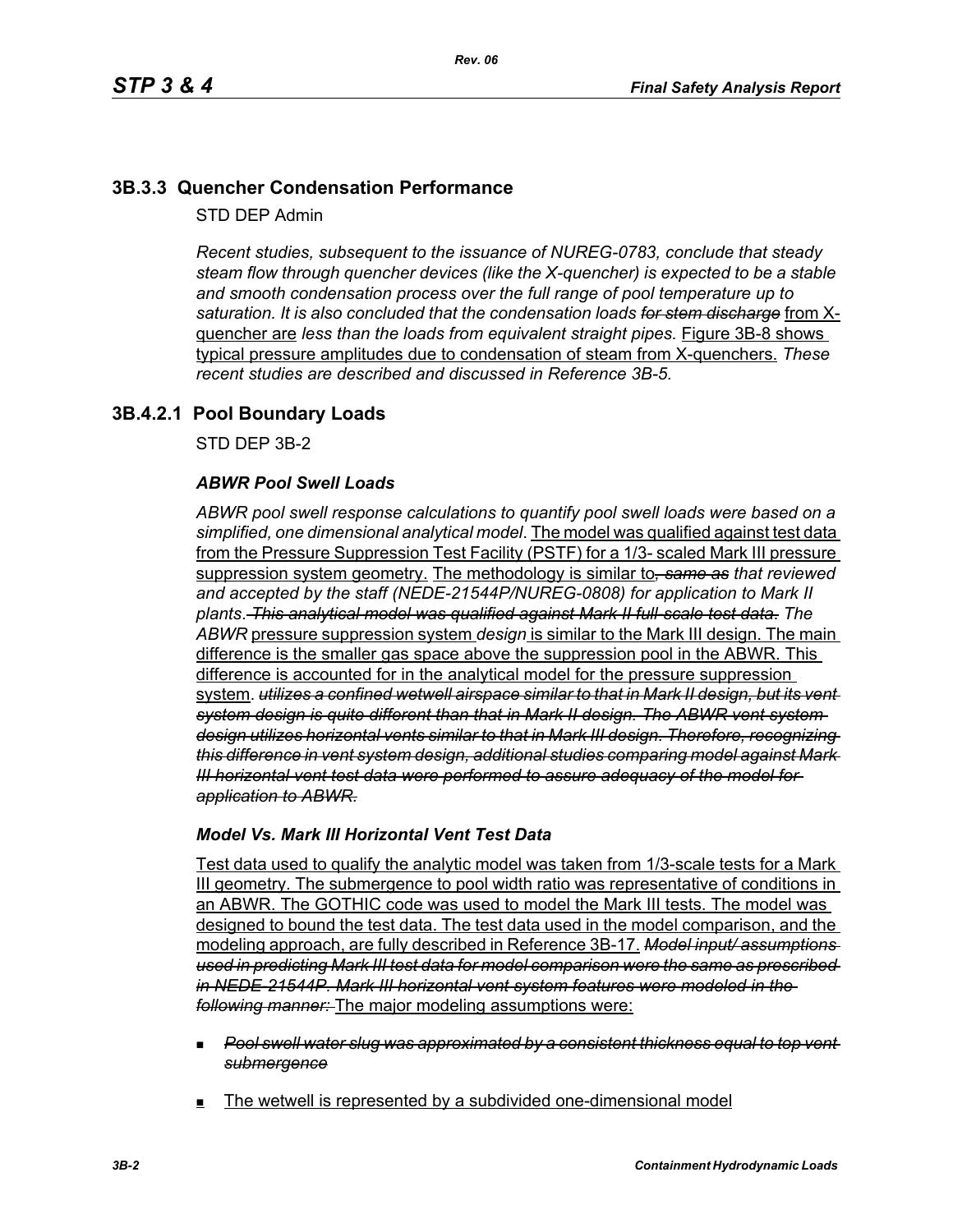*Rev. 06*

- The *Drywell* drywell *pressure transient and vent clearing times* was specified using data from the tests *input based on test data*
- **Pressure losses between the measured pressure in the drywell and the weir wall** region were ignored to maximize the air flow into the suppression pool
- *Vent flow area increased in order with the clearing of middle and bottom vents* A single horizontal vent, having the full combined open area of the three horizontal vents, was modeled at the elevation of the top vent

*Test data used for model comparison were taken from full-scale and sub-scale tests, and they were representative of ABWR submergence to pool width ratio. The test data used in model comparison are listed in Table 3B-8.*

*Comparison results,* summarized in Reference 3B-17 *Table 3B-9 and sample results shown graphically in Figures 3B-9 and 3B-10, demonstrate that the model over predicts the horizontal vent test data. These comparison results demonstrate and assure adequacy of the model for calculating ABWR pool swell response.*

#### *Pool Swell Loads*

*Pool swell response calculations were done using the* same modeling approach and assumptions that were used in the qualification against the 1/3 scale Mark III test data. The model is fully described in Reference 3B-17.*analytical model described above. Reference 3B-14 provides a detailed description of the model. The modeling scheme for calculations was consistent with that used for model vs. test data comparison. For an added conservatism in model predictions, water slug surface area occupied by the air bubble was taken as 80% of the total pool surface area in pool swell response calculations.*

The model includes *In modeling and simulating the pool swell phenomenon, the following assumptions were made*:

- *(1) Noncondensable gases are assumed to behave as an ideal gas.*
- *(2) After the vent clearing, only noncondensable gases flow through the vent system.*
- *(3) The flow rate of noncondensable gases through the vent system is calculated assuming one-dimensional flow under adiabatic conditions and considering the pipe friction effects* with possible choking at the vent exit.
- *(4)* All three horizontal vents are combined into a single flow path that has the total flow area of all 3 vents. The bottom of the single modeled vent is located at the physical bottom of the top vent in the vertical vent pipe.*The noncondensable gases contained initially in the drywell are compressed isentropically.*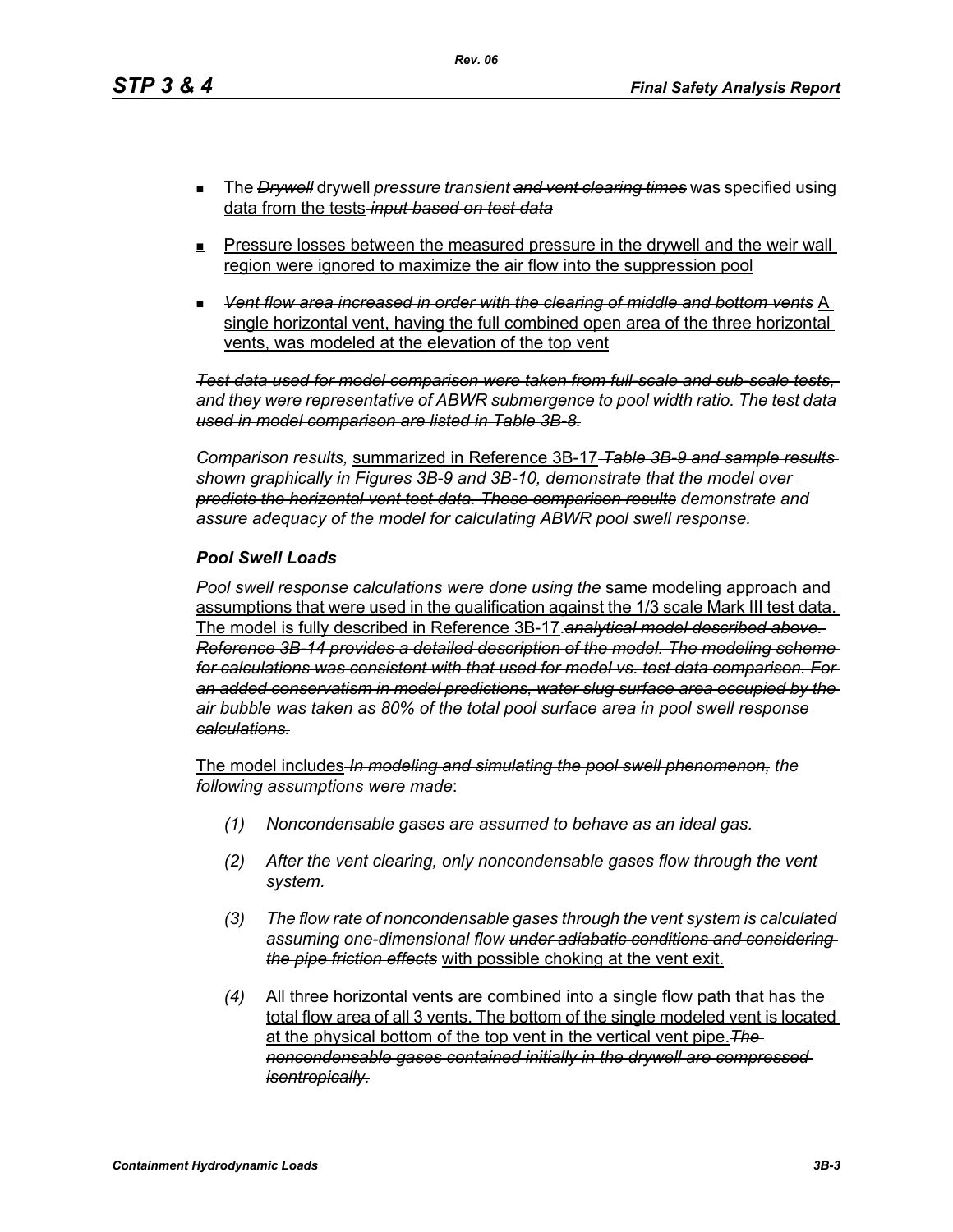- *(5) The temperature of bubbles* is forced to near thermal equilibrium with the pool. *(noncondensable gas) in the pool is taken to be the same as that of the noncondensable gases in the drywell (from (4)).*
- *(6) After the vent clearing, pool water of constant thickness above the top horizontal vent outlet is accelerated upward.*The built-in interfacial drag models in GOTHIC are used to predict the bubble expansion and the acceleration of the water above the vents, including differential velocity in the air and water phases resulting in thinning of the slug as it rises.
- *(7) Friction between* the *pool water and the pool boundary and fluid viscosity are* is *neglected.*
- *(8) Noncondensable gases present in the wetwell airspace are assumed* is compressed by the rising water. For predicting the maximum slug velocity, the air space is assumed to be in thermal equilibrium with the pool to minimize the air space pressure. For predicting the maximum bubble and air space pressure, the air space is assumed to be thermally isolated from the pool.to undergo a polytropic compression process during the pool swell *phase.*
- *(9)* Heat transfer to the pool and air space boundaries is ignored*. For conservative estimates, a polytropic index of 1.2 will be used for computing the pool swell height and pool swell velocity, and an index of 1.4 for computing pressurization of the wetwell airspace.*
- *(10) For added conservatism, pool swell velocity obtained in (9) above will be multiplied uniformally by a factor of 1.1 in defining impact/drag loads.* The air bubble is constrained to rise in an area that is 80% of the full pool area.

*Structures located between 0 and 7m*8.8m *above the initial surface will be subjected to impact load by an intact water ligament, where the 7m* 8.8m *value corresponds to the calculated maximum pool swell height. The load calculation methodology will be based on that approved for Mark II and Mark III containments (NUREG-0487 and NUREG-0978).*

*Structures located at elevations between the 7m*8.8m *and 10.3m*12.1m *will be subjected to froth impact loading. This is based on the assumption that bubble breakthrough (i.e., where the air bubbles penetrate the rising pool surface) occurs at 7m*8.8m *height, and the resulting froth swells to a height of 3.3m. This froth swell height is the same as that defined for Mark III containment design and this.*This *is considered to be conservative for the ABWR design. Because of substantially smaller wetwell gas space volume (about 1/5th of the Mark III design), the ABWR containment is expected to experience a froth swell height substantially lower than the Mark III design. The wetwell gas space is compressed by the rising liquid slug during pool swell, and the resulting increase in the wetwell gas space pressure will decelerate the liquid slug before the bubble break-through process begins. The load calculation methodology will be based on that approved for the Mark III containment (NUREG-0978).*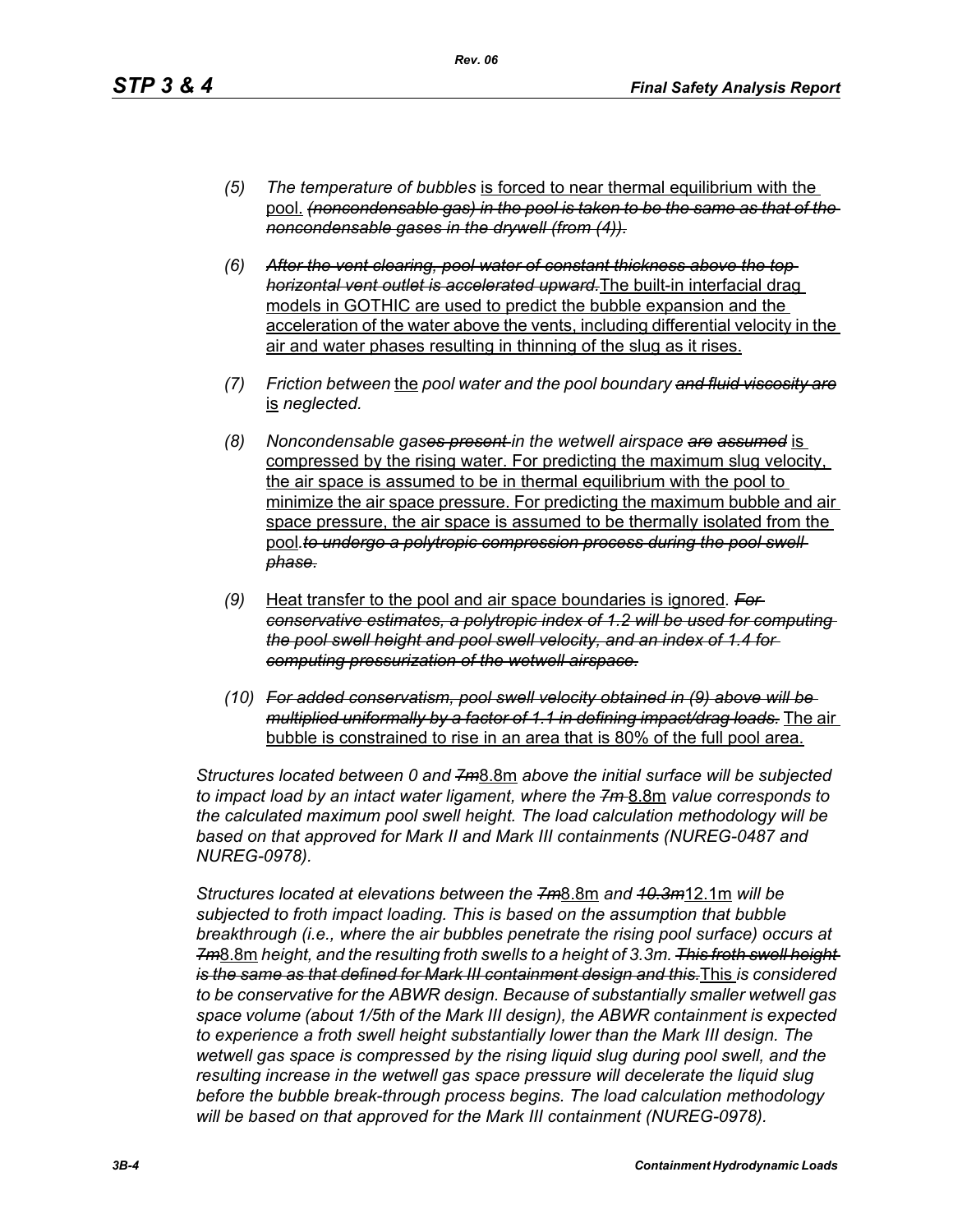*As shown in Figure 3B-13 the gas space above the 10.3 m*12.1m *elevation will be exposed to spray condition including*which is expected to induce *no significant loads on structures in that region.* 

*As drywell air flow through the horizontal vent system decreases and the air/water suppression pool mixture experiences gravity-induced phase separation, pool upward movement stops and the "fallback" process starts. During this process, structures between the bottom vent and the 10.3m*12.1m *elevation can experience loads as the mixture of air and water fall past the structure. The load calculation methodology for the defining such loads will be based on that approved for Mark III containment (NUREG-0978).*

#### **3B.4.2.3 Impact and Drag Loads**

STD DEP 3B-1

STD DEP Admin

*As the pool level rises during pool swell, structures or components located above the initial pool surface (but lower than its maximum elevation) will be subjected to water impact and drag loads. The following equations will be used to compute the applicable impact and drag loads on affected structures.*

| <b>Impact Load</b>                                                |                                               |
|-------------------------------------------------------------------|-----------------------------------------------|
| <b>Flat Target:</b>                                               |                                               |
| т<br>$=$                                                          | $(0.011 \times W)$ / V for V $\geq$ 2.13m / s |
|                                                                   | $=$ (0.0016 x W) for V < 2.13m / s            |
| The equation above is replaced with the following equation below: |                                               |
| Т<br>$=$                                                          | $(0.011 \times W) / V$ for $V \ge 2.13$ m / s |
| $=$                                                               | $(0.0052 \times W)$ for V < 2.13m / s         |
| where                                                             |                                               |
| Τ<br>$=$                                                          | Pulse duration, s                             |
| D<br>=                                                            | Diameter of cylindrical pipe, m               |
| W<br>=                                                            | Width of the flat structure, m                |
| v                                                                 | Impact velocity, m/s                          |

#### **3B.4.3.2.1 Description of CO Database**

STD DEP Admin

*A detailed description, evaluation, and discussion of CO data are given in Reference 3B-7.*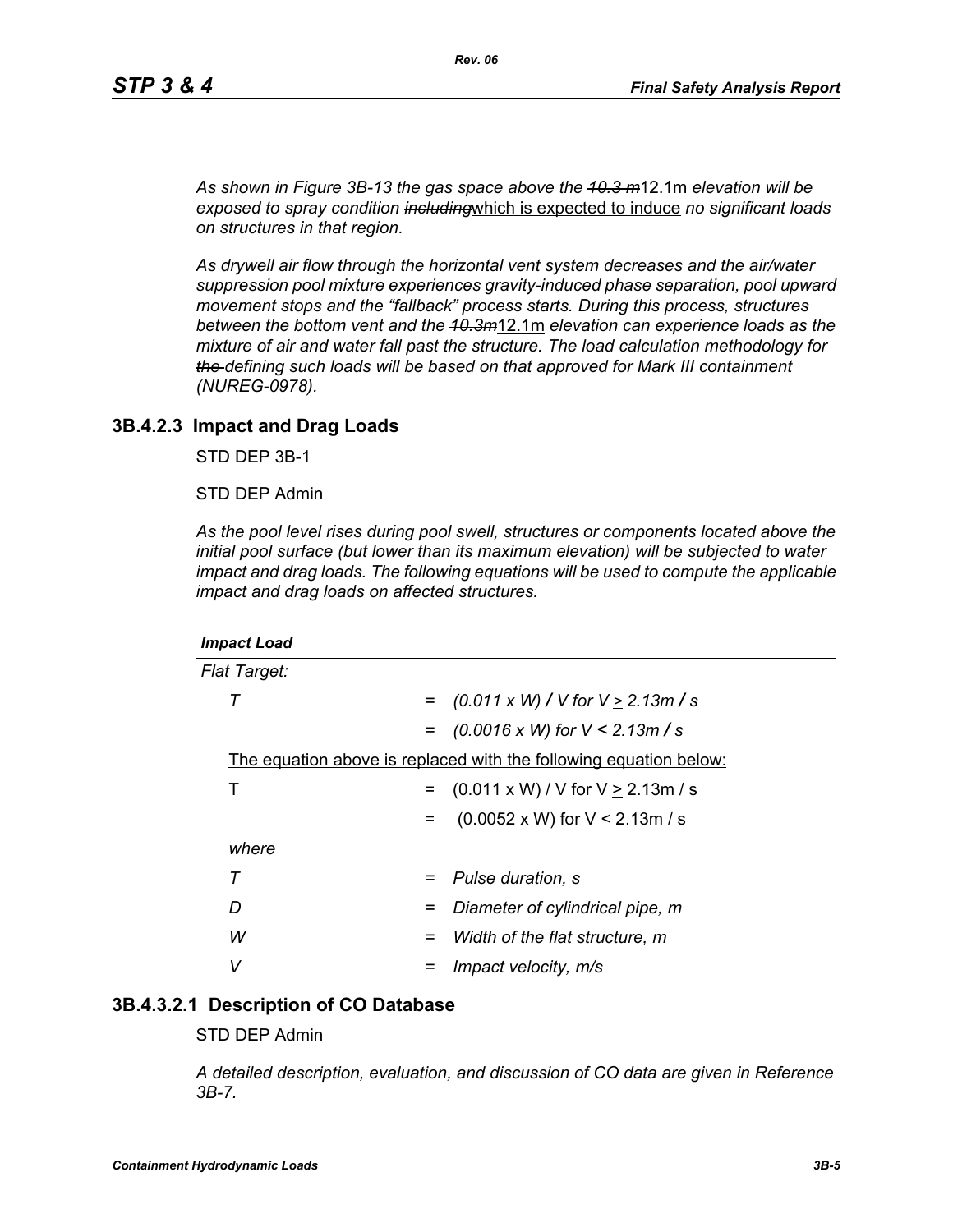*The test program consisted of a total of 13 simulated blowdowns in sub-scaled test facility representing a one-cell (360°* 36°*) sector of the ABWR horizontal vent design, which included a signal* single *vertical/horizontal vent module. The subscaled (SS) test facility was geometrically (all liner dimensions scaled by a factor of 2.5) similar to the prototypical ABWR design, and the single vertical/horizontal vent module included all three horizontal vents, as shown in Figure 3B-15. In these tests, full-scale thermodynamic conditions were employed. This approach is based on the belief that condensation phenomena at the vent exit are mainly governed by the thermodynamic properties of the liquid and vapor phases. In accordance with this scaling procedure, measured pressure amplitudes are equal to full-scale values at geometrically similar locations, whereas measured frequencies are 2.5 times higher than the corresponding full-scale frequencies.The technical basis for using this scaling approach was based on extensive review and evaluation of the available literature on CO scaling and scaled tests performed for Mark II and Mark III containments, as well as general consensus of technical experts in this field. The CO scaling studies, which have been performed independently by various technical experts, show that for tests in a geometrically scaled facility with full-scale thermodynamic conditions, the measured pressure amplitudes are the same as full-scale values at geometrically similar locations, and measured pressure frequencies are the scale factor times higher than the corresponding full-scale frequencies.*

# **3B.4.3.3.3.3 Loads on Horizontal Vent**

#### STD DEP Admin

*For structure evaluation of the horizontal vent pipe and pedestal, an upward load, based on the HVT test data, is conservatively defined as shown in Figure 3B-27* 3B-33*.*

*For building structure response analysis for the evaluation of RPV and its internals, the horizontal vent upward load is specified as shown in Figure 3B-28* 3B-34*. To bound symmetrical and asymmetrical loading conditions, the following two load cases will be considered and analyzed.*

#### **3B.4.4.1 Exhaust Steam Condensation Loading**

STD DEP T1 2.4-3

*The RCIC system is a safety system, consisting of a steam turbine, pump, piping, accessories, and necessary instrumentation. The steam turbine exhaust steam piping is ASME Code Class 2 piping, as noted in the RCIC P&ID in Tier 2 Figure 5.4-8.*

*To minimize exhaust steam line vibration and noise levels, the discharge end of the turbine exhaust line will be equipped with a condensing sparger. The sparger design configuration will be similar to that currently used successfully for the operating BWRs.* The turbine exhaust piping, including the RCIC sparger, are designed to retain piping pressure integrity and functional capability.

*The condensing sparger is expected to produce a very smooth steam condensation operation resulting in low pressure fluctuations in the poll* pool*, which would imply low*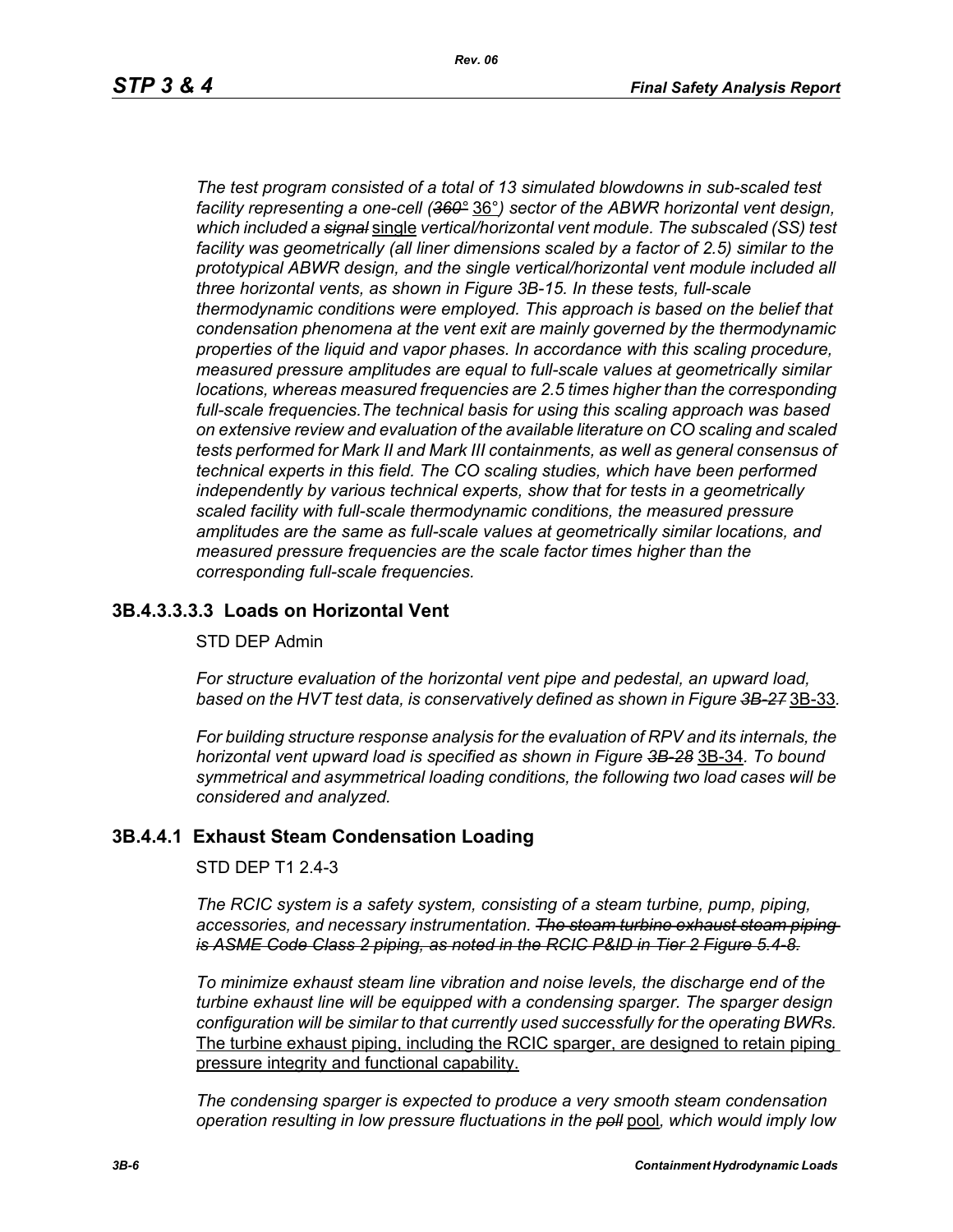*pressure on the pool boundary. During RCIC operation, steam mass flux in the neighborhood of 470.72 PaÞs are expected, which should assure smooth steam condensation process. During the extended RCIC operation, condensing exhaust steam will bring the poll* pool *to high temperature. At high poll* pool *temperatures, long plumes consisting of a random two-phase mixture of entrained water and steam bubbles are expected to exist. As reported in Reference 3B-16*, this plume would not shed large coherent bubbles. Large coherent bubbles are a concern because they may drift and collapse in a cooler region of the pool, *the condensation of the steam within such a mixture will not give rise to large bubbles that drift in to a cooler region of the pool and suddenly collapse which could transmit* potentially producing *significant loads to the pool boundary.*

#### **3B.5 Submerged Structure Loads**

STD DEP Admin

*During SRV actuations, the dynamic process of the steam blowdown is quite similar to LOCA steam blowdown but the induced load is mitigated by the X-quencher device attached at the end of each discharge device* line. *Two types of loads are important. One is due to the water jet formed at the confluence of the X-Quencher arm* arms *discharges and another is due to the four air bubbles formed between the arms of the X-Quencher. These air bubbles are smaller in size than the LOCA air bubbles, reside longer in the pool, and oscillate as they rise to the free surface of the pool.*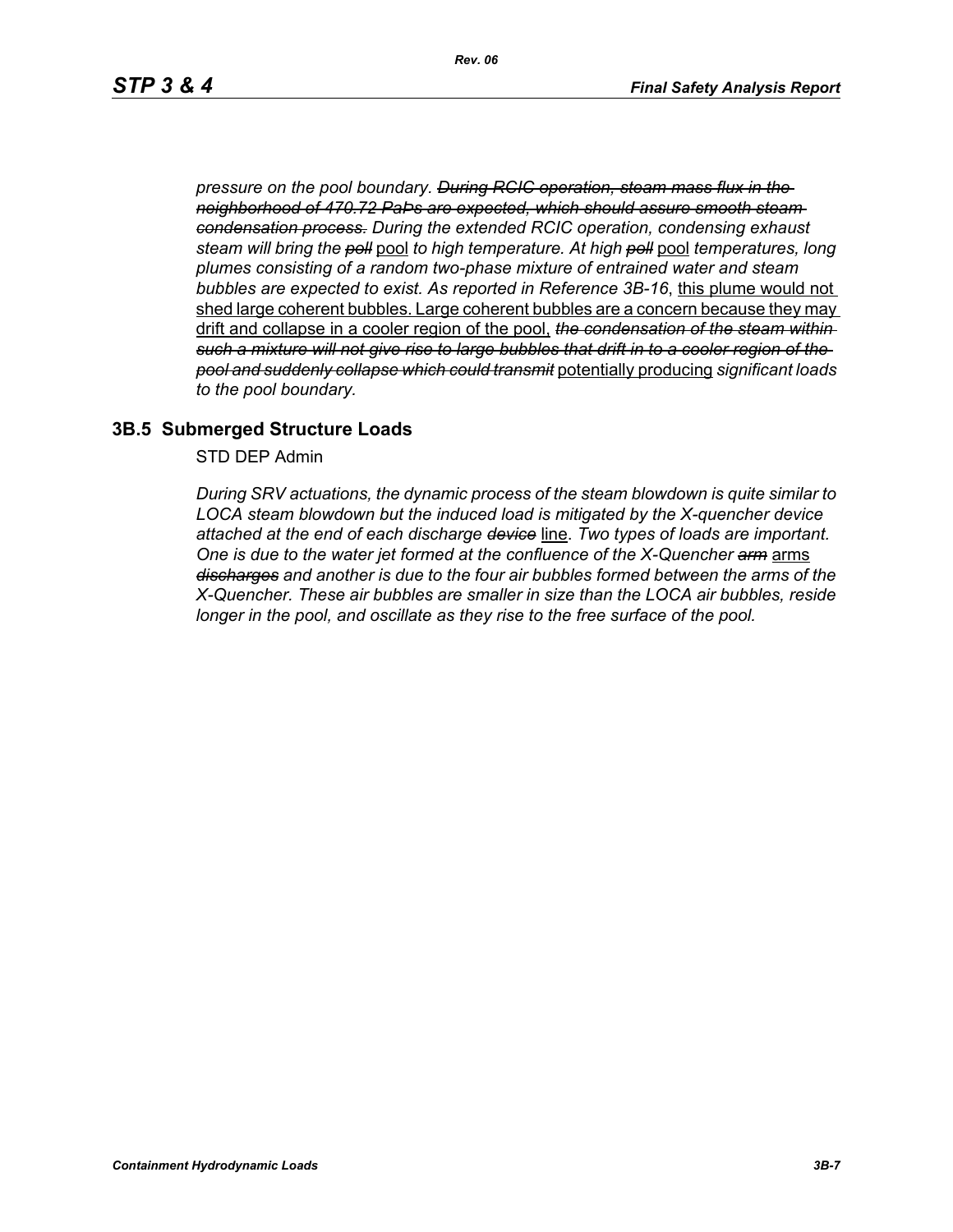## **3B.7 References**

STD DEP Admin

#### STD DEP 3B-2

- 3B-13 *T. H. Chuang, L. C. Chow, and L. E. Lasher, "Analytical Model for Estimating Drag Forces on Rigid Submerged Structures Caused by LOCA and Safety Relief Valve Ramshead Air Discharges"*, Supplement for X-Quencher Air Discharge," *NEDO-21471, Supplement 1, June 1978.* October 1979.
- 3B-17 ABWR Pool Swell Calculation Methodology Using GOTHIC"Post LOCA Suppression Pool Swell Analysis for ABWR Containment Design," UTLR-0005, Toshiba Corporation, September 2009.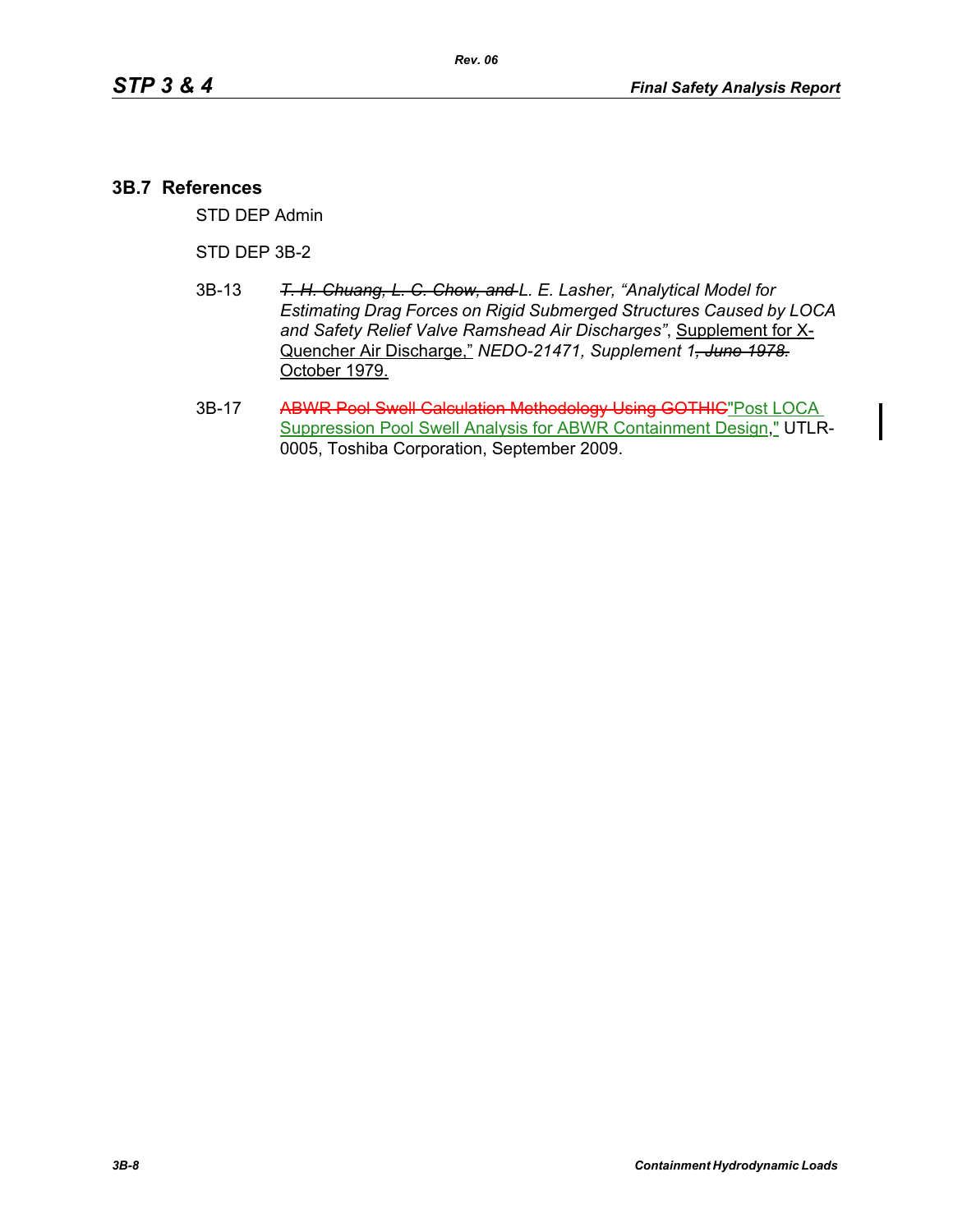| Description                           | Value                |  |
|---------------------------------------|----------------------|--|
| 1. Air bubble pressure (maximum)      | 133.37 kPaG 195 kPaG |  |
| 2. Pool swell velocity (maximum)      | $10.9$ m/s           |  |
| 3. Wetwell airspace pressur (maximum) | 107.87 kPaG 146 kPaG |  |
| 4. Pool swell height (maximum)        | 7m 8.8m              |  |

# **Table 3B-1 Pool Swell Calculated Values**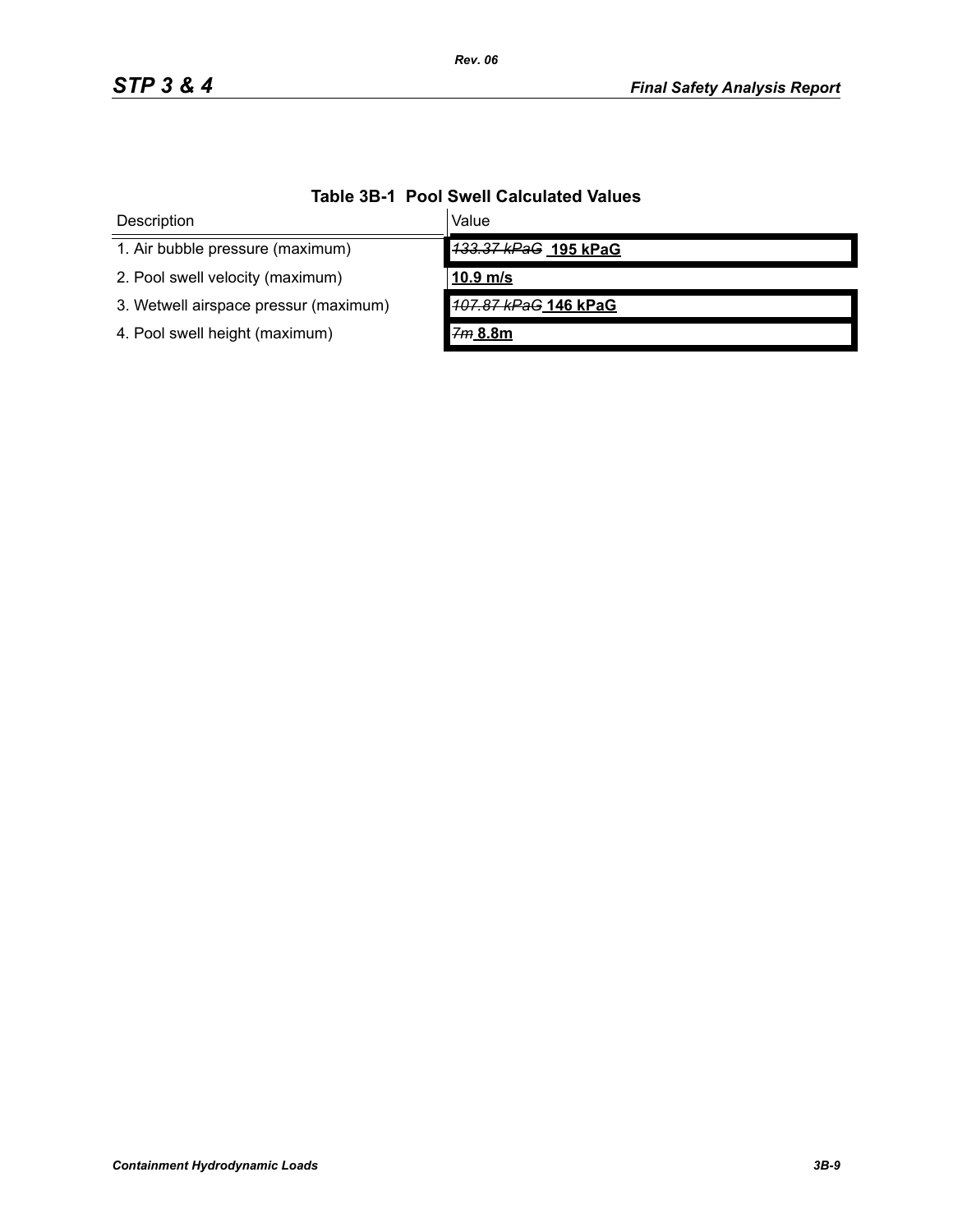*Figure 3B-11 Pool Boundary Pressure During Pool Swell, Normalized to Bubble Pressure*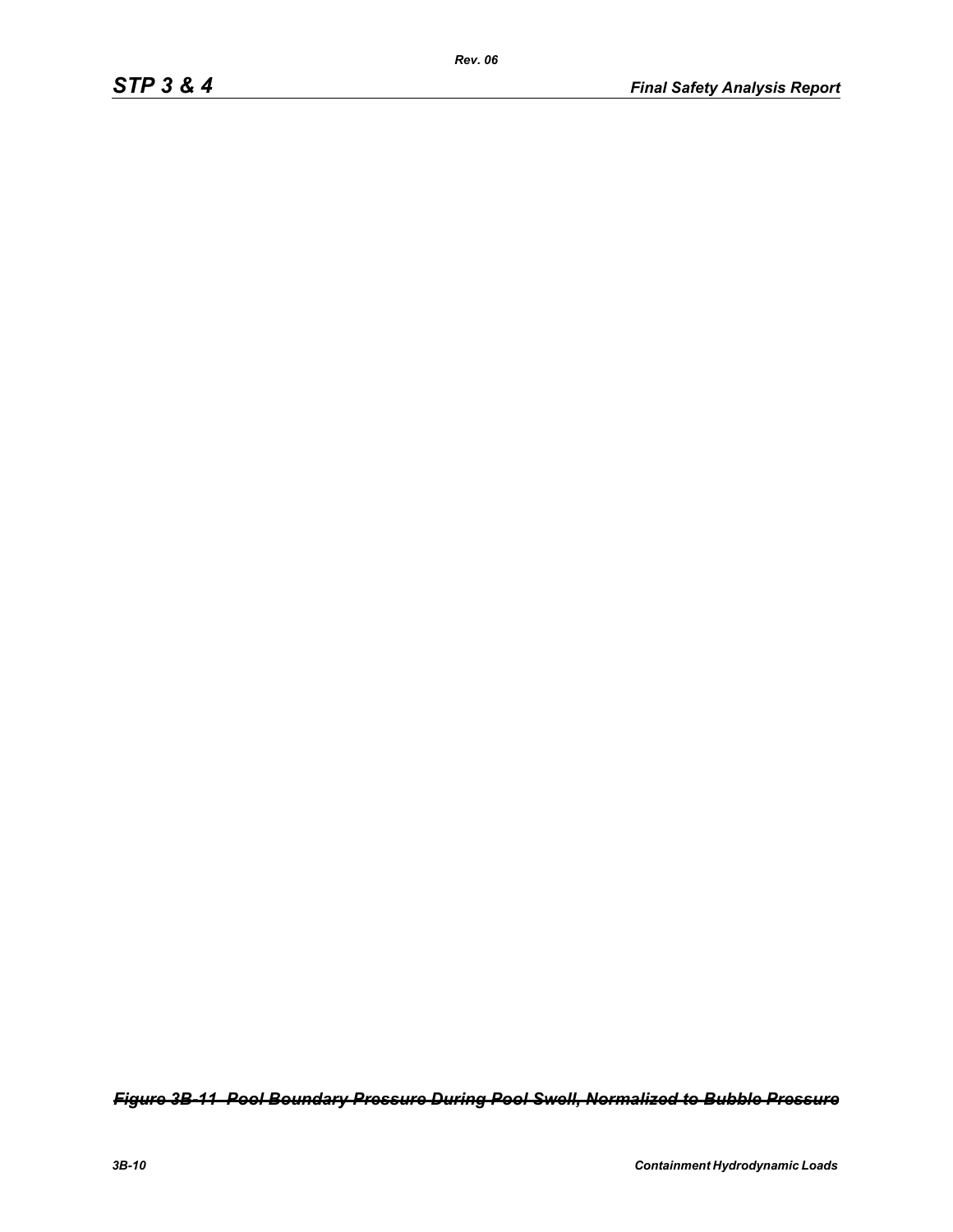

**Figure 3B-12 Time History of Air Bubble Pressure**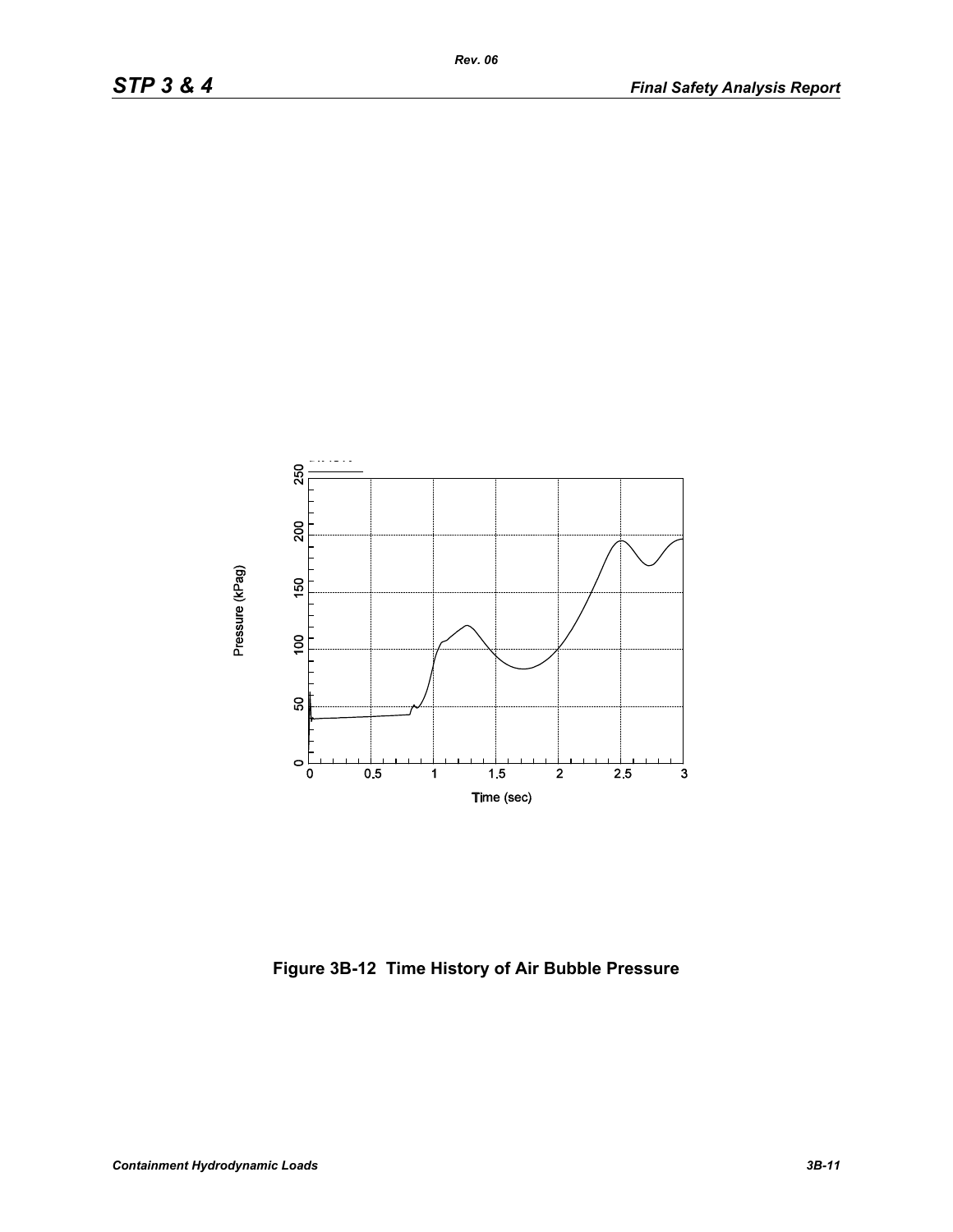

**Figure 3B-13 Schematic of the Pool Swell Phenonmenon**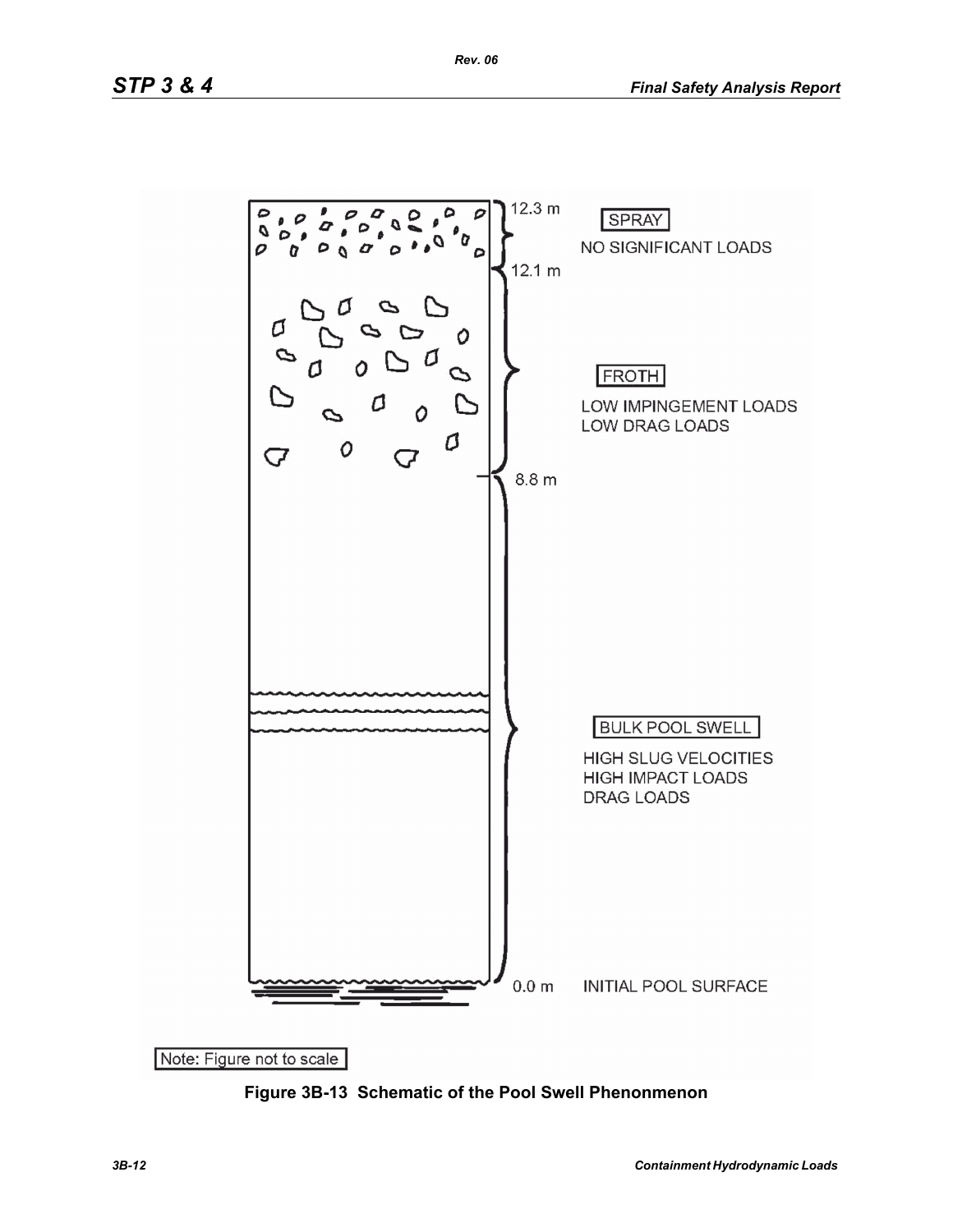

**Figure 3B-21 ABWR CO Source Load Methodology**